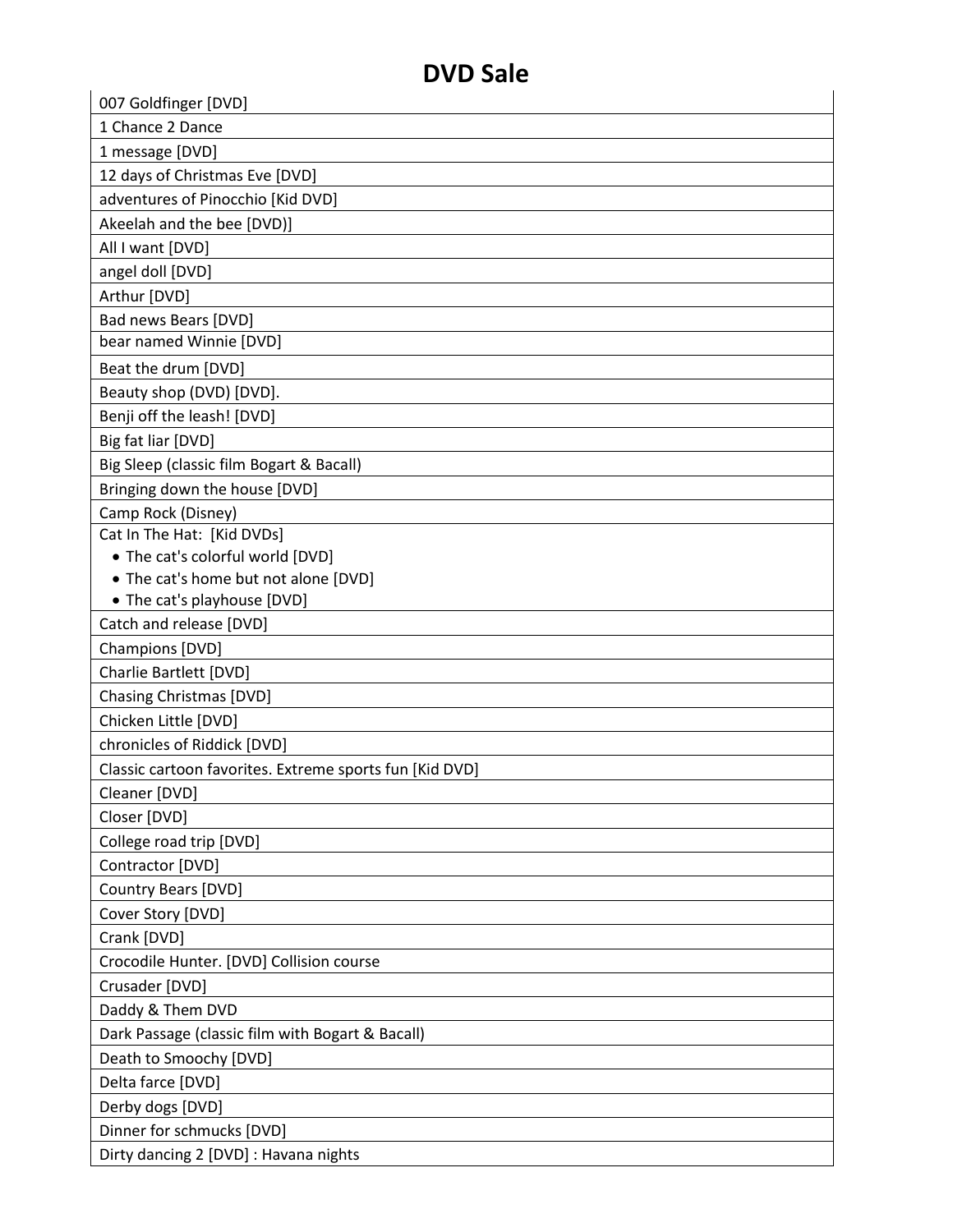| Doogal [DVD]                                                                   |
|--------------------------------------------------------------------------------|
| Down With Dancing                                                              |
| Drain The Ocean: see what lies beneath our seas (National Geographic)          |
| Dreamer [                                                                      |
| Duck Dynasty. Duck days of summer / [DVD]                                      |
| Dust Factory [DVD]                                                             |
| Ella enchanted [DVD]                                                           |
|                                                                                |
| Elvis has left the building [DVD]                                              |
| Eternal sunshine of the spotless mind [DVD]                                    |
| Every second counts [DVD]                                                      |
| Expelled: No Intelligence Allowed [DVD] Ben Stein                              |
| Fame [DVD]                                                                     |
| Fiesta (classic film with Esther Williams)                                     |
| final season [DVD]                                                             |
| <b>Finding Neverland [DVD]</b>                                                 |
| Finn on the fly [DVD]                                                          |
| First daughter [DVD]                                                           |
| Fly me to the moon [Kid DVD]                                                   |
| four feathers [DVD]                                                            |
| Frankie and Hazel [DVD]                                                        |
| Freedomland [DVD]                                                              |
| G.I. Joe. [DVD] Valor vs. venom                                                |
| Gigli [DVD]                                                                    |
| Glee the concert movie [DVD].                                                  |
| good German [DVD]                                                              |
| Grace is gone [DVD]                                                            |
| Greatest [DVD]                                                                 |
| Guilty by association [DVD]                                                    |
| Gulliver's travels DVD] : Gulliver's fun pack                                  |
| Hannah Montana Keeping it Real                                                 |
| Hannah Montana & Miley Cyrus: Best of Both Worlds Concert + 3-D Movie (Disney) |
| Hannah Montana forever / [DVD] - who is Hannah Montana?                        |
| Harriet the spy [DVD] : blog wars                                              |
| Harrison's Flowers [DVD]                                                       |
| Hedda Gabler (classic film based on the Henrik Ibsen play)                     |
| Her Majesty                                                                    |
| Hoax (DVD)]                                                                    |
| Hoodwinked [DVD]                                                               |
| I [heart] Huckabees [DVD]                                                      |
| ice harvest [DVD]                                                              |
| Icons of Screwball Comedy 4 classic films on 2 DVDs:                           |
| . If You Could Only Cook                                                       |
| • Too Many Husbands                                                            |
| • My sister Eileen                                                             |
| • She Wouldn't Say Yes                                                         |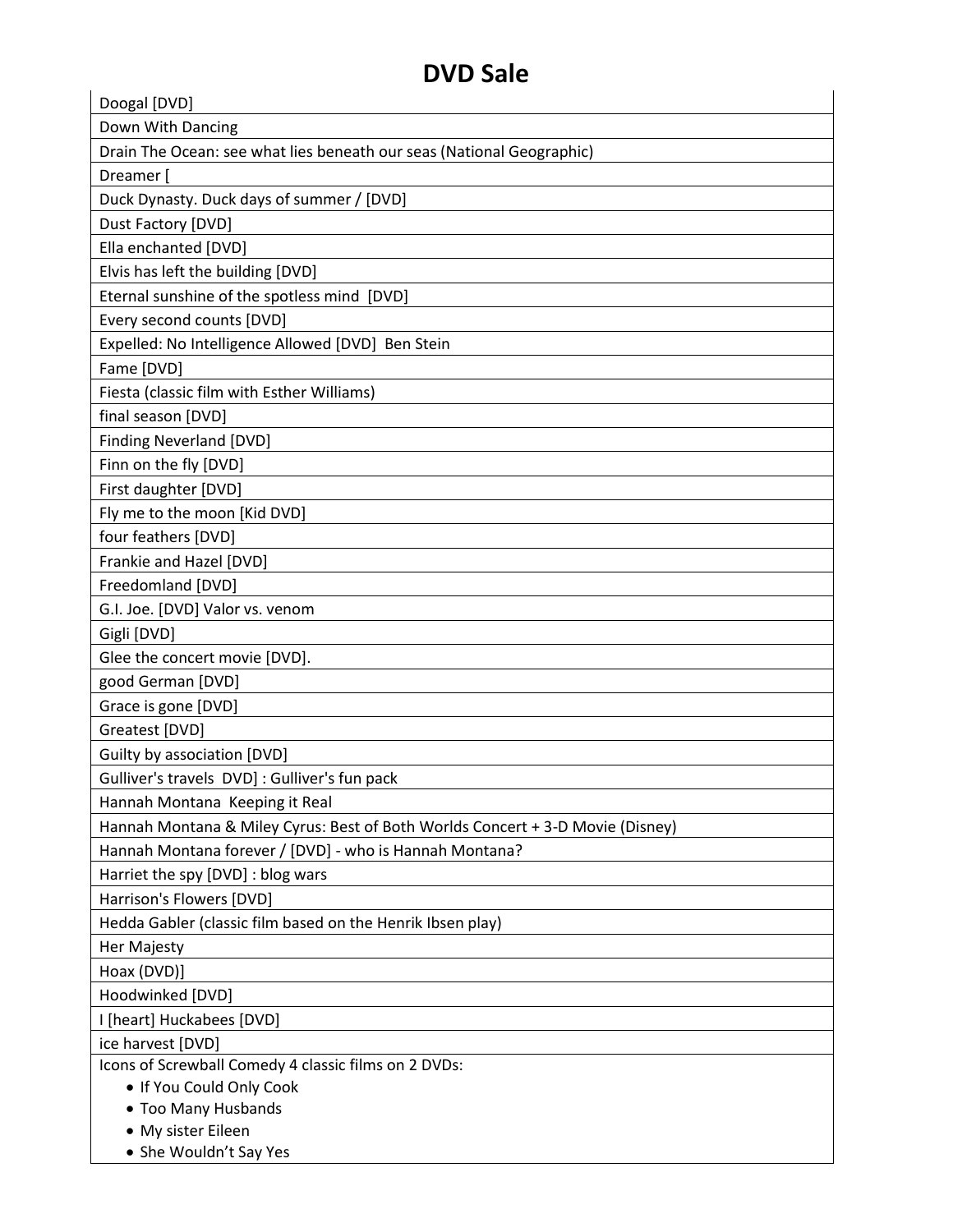| Icons of Screwball Comedy 4 classic films on 2 DVDs:       |
|------------------------------------------------------------|
| • Theodora Goes Wild                                       |
| • Together Again                                           |
| • A Night To Remember                                      |
| • The Doctor Takes A Wife                                  |
| Imagine that [DVD]                                         |
| In good company [DVD]                                      |
| In the bedroom [DVD]                                       |
| In the valley of Elah [DVD]                                |
| Indian Summers (PBS series) 4 discs                        |
| It's all about love [DVD]                                  |
| Jump in! [DVD]                                             |
| Jumping the broom [DVD]                                    |
| Junebug [DVD]                                              |
| K-19 [DVD] : the widow maker                               |
| Keep Of The Flame ( classic film with Tracy & Hepburn)     |
| Keeper of Time [DVD]                                       |
| Key Largo (classic film with Bogart & Bacall)              |
| King Arthur [DVD]                                          |
| Kingdom [DVD]                                              |
| Kung fu hustle [DVD]                                       |
| Ladder 49 [DVD]                                            |
| ladykillers [DVD]                                          |
| Larry the Cable Guy [DVD] : health inspector               |
| Last chance Harvey [DVD]                                   |
| Last Tango In Halifax: Season One (BBC 2 discs)            |
| Last Tango In Halifax: Season Two (BBC 2 discs)            |
| Leatherheads [DVD]                                         |
| Little Manhattan [DVD]                                     |
| Lizzie McGuie Movie                                        |
| Lord of war [DVD]                                          |
| A Lot Like Love [DVD]                                      |
| Lou [DVD}                                                  |
| MAC and me [DVD]                                           |
| Maid in Manhattan [DVD]                                    |
| Man About Town [DVD]                                       |
| Manchurian candidate [DVD]                                 |
| Marie Antoinette [DVD]                                     |
| Marmaduke [DVD]                                            |
| Mars Needs Moms (Disney)                                   |
| Matchstick men [DVD]                                       |
| Meet Dave [DVD]                                            |
| <b>Merchant of Venice</b>                                  |
| Million Dollar Mermaid (classic film with Esther Williams) |
| Miss Congeniality 2 [DVD]                                  |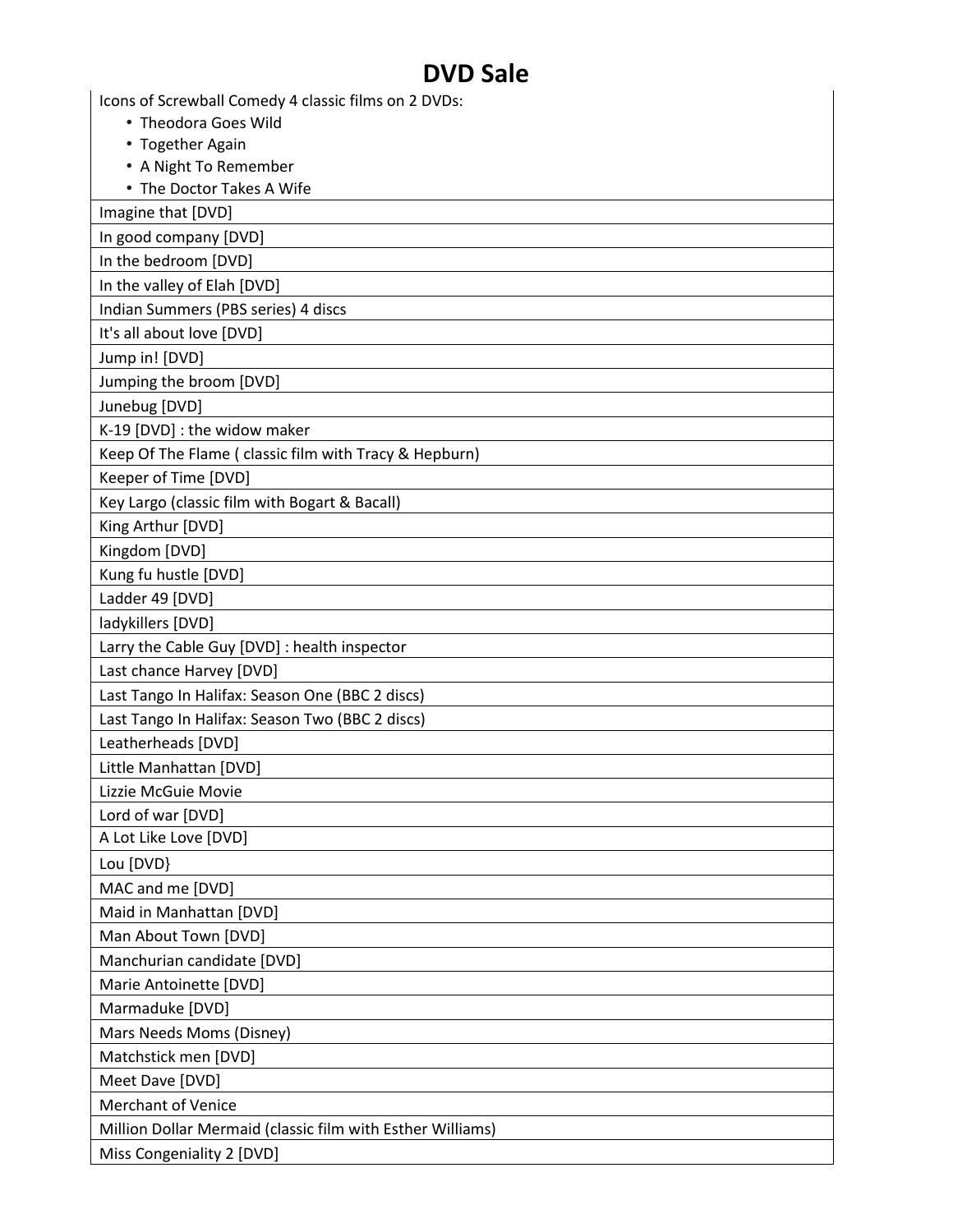| Mona Lisa smile [DVD]                                   |  |
|---------------------------------------------------------|--|
| Moonlight Serenade [DVD]                                |  |
| Morning glory [DVD]                                     |  |
| Motherhood [DVD]                                        |  |
| Mrs. Henderson presents [DVD]                           |  |
| Mummy: Tomb of the Dragon Emperor                       |  |
| Murder by numbers [DVD]                                 |  |
| Must love dogs [DVD]                                    |  |
| namesake [DVD]                                          |  |
| Ned Kelly [DVD]                                         |  |
| Neverwas [DVD]                                          |  |
| New Worlds 2 discs                                      |  |
| Nic and Tristan go mega dega [DVD]                      |  |
| Nine [DVD]                                              |  |
| No reservations [DVD]                                   |  |
| One last dance [DVD]                                    |  |
| Open range [DVD]                                        |  |
| Our family wedding [DVD].                               |  |
| Out of time [DVD]                                       |  |
| Pagan Love Song (classic film with Esther Williams)     |  |
| painted veil [DVD]                                      |  |
| Pancho Villa [DVD]                                      |  |
| People I know [DVD]                                     |  |
| Phoebe in wonderland [DVD]                              |  |
| Plumm Summer (family film)                              |  |
| Popeye Hits and Missiles [Kid DVD]                      |  |
| Popeye Insultin' the Sultan [Kid DVD]                   |  |
| Pride and glory [DVD]                                   |  |
| Prime [DVD]                                             |  |
| Prom [DVD]                                              |  |
| Protector [DVD]                                         |  |
| Reading Rainbow: If you give a mouse a cookie [Kid DVD] |  |
| Rebound [DVD]                                           |  |
| Red eye [DVD]                                           |  |
| <b>Reservation Road [DVD]</b>                           |  |
| Retribution Road / [DVD]                                |  |
| Rumor has it [DVD]                                      |  |
| Sacred planet [DVD]                                     |  |
| Safe Harbour [DVD]                                      |  |
| Second in command [DVD]                                 |  |
| Serious moonlight [DVD]                                 |  |
| Shadow boxers (DVD)]                                    |  |
| Shadowheart [DVD]                                       |  |
| Sherrybaby [DVD)]                                       |  |
| shipping news [DVD]                                     |  |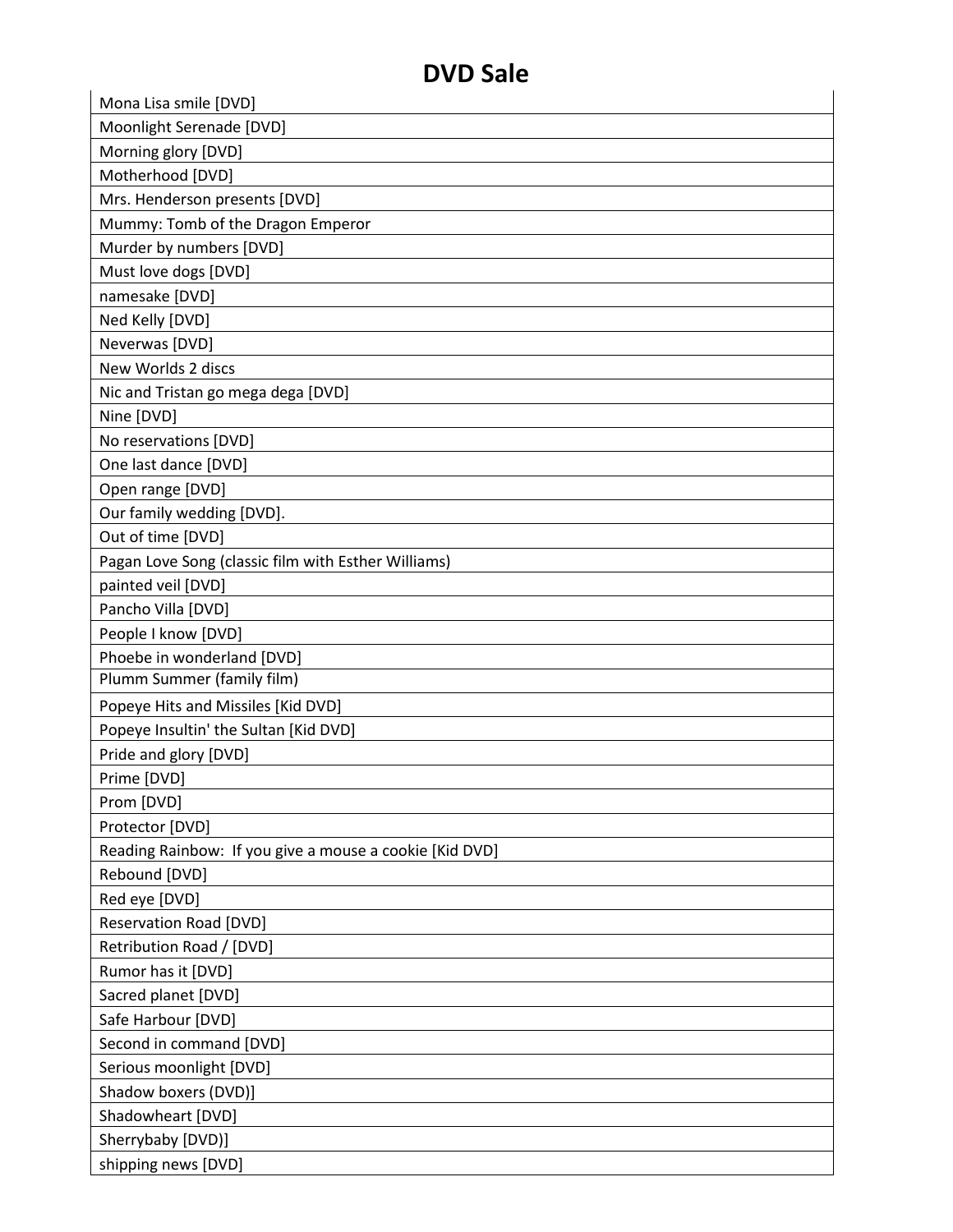| D V D JAIC                                                  |
|-------------------------------------------------------------|
| Shopgirl [DVD]                                              |
| Shorts [DVD] : the adventures of the wishing rock           |
| Side effects [DVD]                                          |
| Silver city [DVD]                                           |
| Slow Burn / [DVD]                                           |
| Smart people [DVD]                                          |
| Smitty [DVD]                                                |
| Smother [DVD]                                               |
| Solitary man [DVD]                                          |
| Speed Racer [DVD]                                           |
| Spirit [DVD]                                                |
| Spy game [DVD]                                              |
| Star trek: Nemesis [DVD]                                    |
| Starter for 10 [DVD)]                                       |
| Stomp the yard [DVD]                                        |
| Stuck / [DVD]                                               |
| Suite Life of Hannah Montana                                |
| Superbabies [DVD] : baby geniuses 2                         |
| Take the lead [DVD]                                         |
| Tall Tales & Legends: Darlin' Clementine                    |
| Tara Road [DVD]                                             |
| Tarzan 1: Turner Classic Movies Great Classic films 4 discs |
| • Tarzan The Ape Man                                        |
| • Tarzan Escapes                                            |
| • Tarzan Finds A Son                                        |
| • Tarzan and His Mate                                       |
| Tarzan 2: Turner Classic Movies Great Classic films 4 discs |
| • Tarzan's Secret Treasure                                  |
| • Tarzan and the Amazons<br>• Tarzan's New York Adventure   |
| • Tarzan and the Leopard Woman                              |
| Teacher's Pet (classic film with Clark Gable & Doris Day)   |
| Things we lost in the fire [DVD]                            |
| This Time For Keeps (classic film with Esther Williams)     |
| Three burials of Melquiades Estrada [DVD]                   |
| Thrill of Romance (classic film with Esther Williams)       |
|                                                             |
| Thunderbirds [DVD]                                          |
| Timeless Comedy with Tim Conway                             |
| Tom and Jerry kids show [Kid DVD]                           |
| Tom and Jerry Show: Frisky business [Kid DVD]               |
| <b>Tomb Raider DVD</b>                                      |
| Tommy and the cool mule [DVD].                              |
| Tons of trouble : [DVD]                                     |
| Touched [DVD]                                               |
| Tristan & Isolde [DVD]                                      |
| Turbo                                                       |